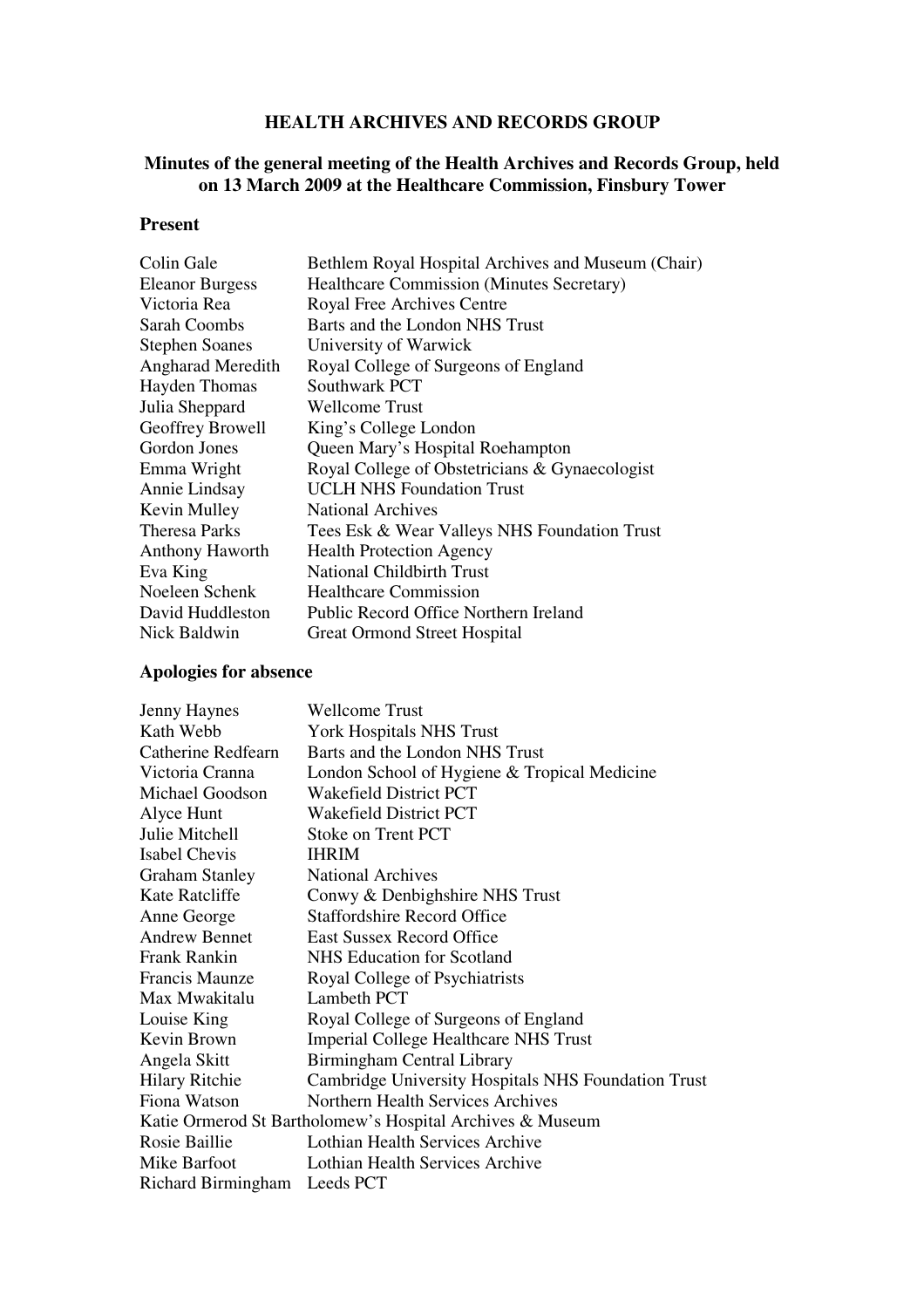# **1. Welcome**

In the absence of an elected Chair, Colin Gale (CG) welcomed members to the meeting, and apologised to any, present or absent, who had been inconvenienced by the forced last-minute cancellation of the meeting scheduled for 2 February 2009 (due to inclement weather), or by the rescheduling of the meeting to 13 March.

### **2. Minutes of the last general meeting**

The minutes were accepted as a true record of the meeting held on 27 August 2008.

# **3. Matters arising**

3.2 Slides from Ed Hampshire's talk are not yet available on the website.

• Kevin Mulley (KM) undertook to ask him for a copy.

6.1 It was reported that the document on research value of health records has been finalised and circulated to research value sub-group and to committee, and that discussions concerning possible finding avenues to enable its publication as a brochure (perhaps for inclusion in packs to accompany the British Record Association's conference in December 2009) were ongoing.

7.2 The paper on 'Maximising access to historic medical records', an earlier version of which was given at the Wellcome Trust's 2007 Winter Conference, is now available on HARG's website.

7.4 A transcript of Board of Control diagnostic codes has now been completed and will be made available on the HARG website shortly.

# **4. Presentation**

4.1 A presentation by Noeleen Schenk of the Healthcare Commission on the Records Management criteria within the Core Standards Assessment (slides from which will be made available on HARG's website in due course) was well received.

### **5. Update on matters discussed at the HARG committee meeting**

5.1 Sarah Coombs (SC) provided a report on HARG's finances.

In 2008, as in previous years, the full budget provided by the SRG has been spent. Expenses included meetings, travel, HARG's website hosting and promotional leaflets for the Society of Archivists (SoA) conference and the Wellcome's Winter Conference

5.2 SC provided an update on website activity.

- May-Dec 08 (8 months): had 522 visits (rough average of 2 visits per day), 67% were new visits. Also, of which 26% came from search engines.
- Jan-Feb 09 (2 months): had 150 visits, 72% new visits. 43% came from search engines.
- 5.3 CG gave notice of the arrangements for the Annual General Meeting (AGM):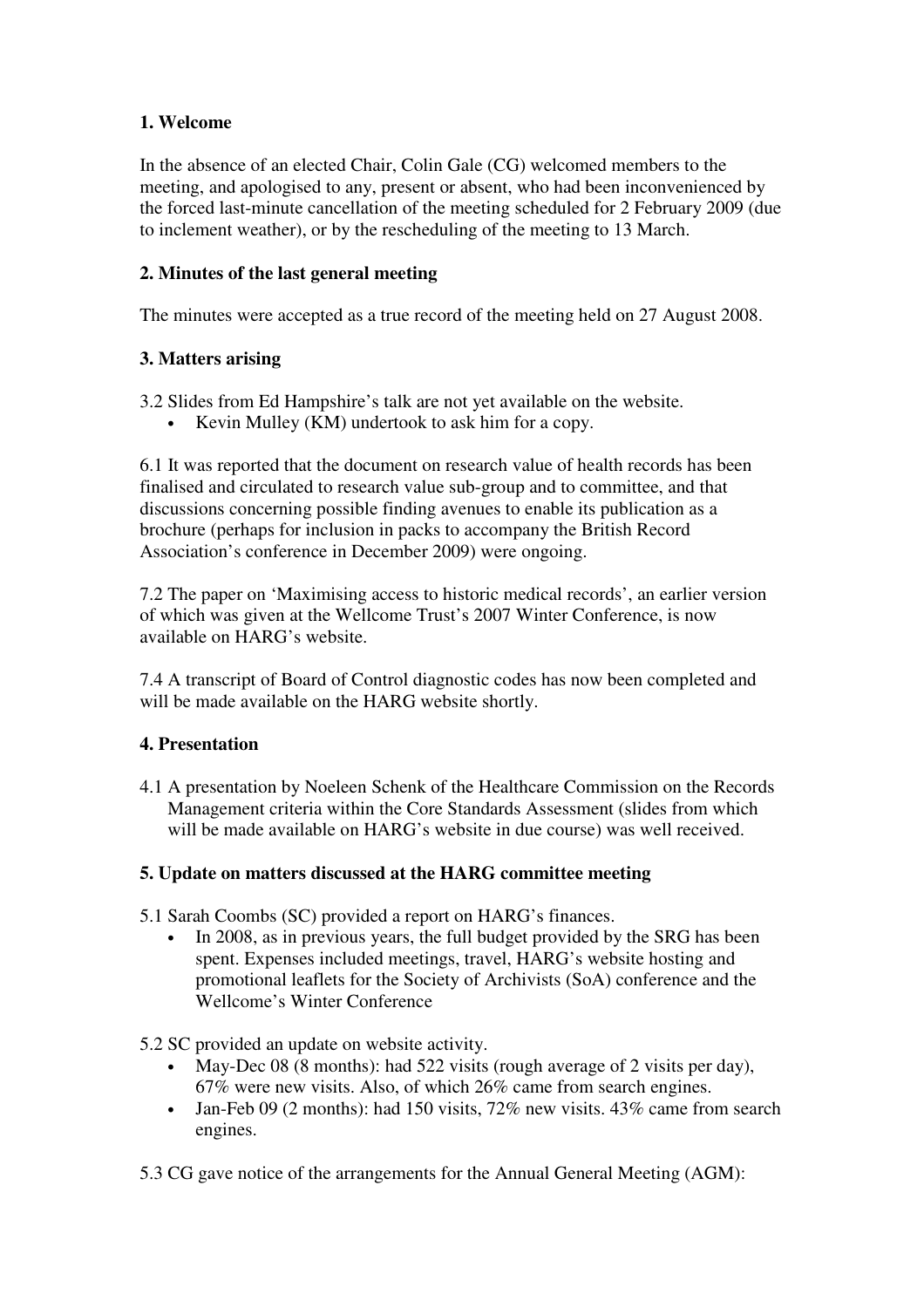- It would take place on the afternoon (start time probably 1.45pm) of Friday 3 July 2009 at the Thackray Museum in Leeds, and would be immediately followed by a general meeting, at which Alexandra Eveleigh of West Yorkshire Archives Service would speak on the topic of digital preservation in local archives.
- Nominations to committee would be opened by email circular on 1 June 2009 and closed on 29 June 2009. Nominations are to be emailed to colin.gale@slam.nhs.uk. In the event of more than twelve nominations being received, an election will be held during the AGM; otherwise all nominees will be declared elected.

# **6. Records Management Sub-Group**

6.1 Catherine Redfern (CR) provided a written update on progress towards a business classification scheme for health authorities.

- Paul Duller is working on documenting the NHS file plan project to date, consolidating findings and writing a plan to seek funding for the next stage to an agreed level 3 plan.
- NHS National Services Scotland is also now seeking to create a business classification scheme for Scotland.
- Kevin Mulley (KM) reported that TNA had received a number of requests from Trusts hoping to see the scheme, and undertook to arrange a meeting with Paul Duller and interested parties (who are to contact Kevin direct to indicate their interest) from within HARG's membership.

6.2 The Department of Health has released a revised part 2 of the Code of Practice on Records Management in hard copy as well as online at http://www.dh.gov.uk/en/Publicationsandstatistics/Publications/PublicationsPolicyAn dGuidance/DH\_4131747

### **7. Research Value Sub-Group**

7.1 Further to details provided concerning possible funding for the document minuted above under matters arising, there was no update from the Research Value sub-group.

### **8. Open Forum**

8.1 Anthony Haworth (AH) reported that the Health & Safety Executive had recently published their business classification scheme on their website at http://www.hse.gov.uk/foi/busclasschem.pdf .

8.2 CG reported that the Public Health Observatories are updating their health thesaurus (see http://www.nphl.nhs.uk for details), and that he could pass contact names on to any member interested in contributing to the work of revision.

8.3 KM reported that TNA guidance to Trusts and Places of Deposit concerning access to medical records is presently in draft and will be finalised and circulated in due course.